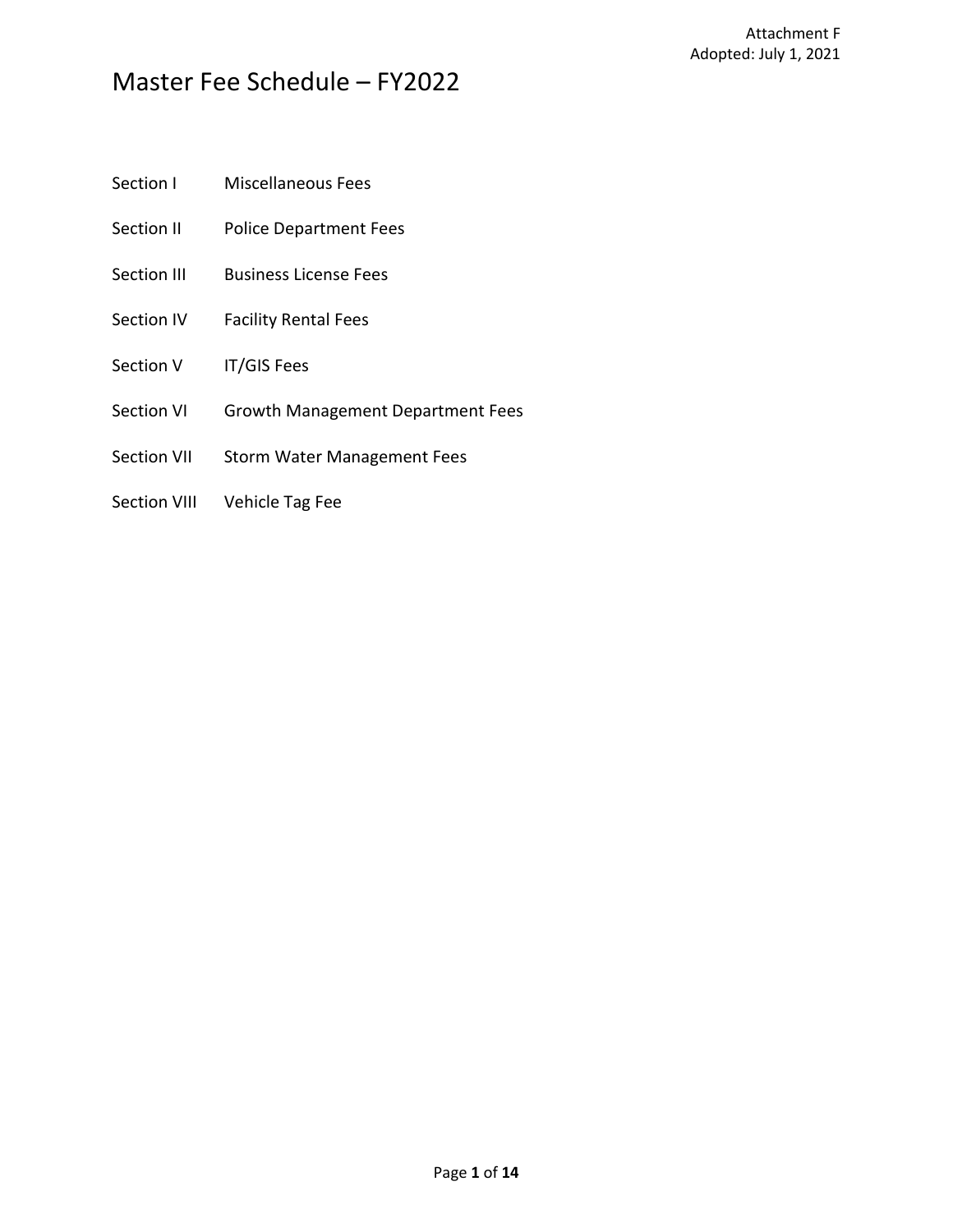### Section I – Miscellaneous Fees

| Item/Description                                    | <b>Basis</b> | Fee        |
|-----------------------------------------------------|--------------|------------|
| <b>Printing, Reproduction, Documents</b>            |              |            |
| Black and White Photocopies (8.5" X 11" or smaller) | Per Page     | \$<br>0.20 |
| <b>Color Photocopies</b>                            | Per Page     | Ś<br>0.25  |
| Photocopies Larger than 8.5" X 11"                  | Per Page     | 0.25       |
| Photocopies Plotter/Large Format Copies of Plans    | Per Page     | \$<br>6.00 |
| CD Copy                                             | Per Disc     | 5.00       |
| Staff Time making copies (no less than a 30 minute  | Per Hour     | \$25.00    |
| charge)                                             |              |            |
| <b>Election Fees</b>                                |              |            |
| <b>To Elect Council</b>                             | Per Election | \$100.00   |
| To Elect Mayor                                      | Per Election | \$150.00   |
| <b>Finance Fees</b>                                 |              |            |
| NSF Returned Check Fee                              | Per Check    | \$30.00    |
| <b>Old Town Business Directional Sign Fees</b>      |              |            |
| <b>Sign Production &amp; Installation</b>           | Per Sign     | At Cost    |

## Section II – Police Department Fees

| Item/Description                                 | <b>Basis</b>              | Fee                     |
|--------------------------------------------------|---------------------------|-------------------------|
| <b>Police Services</b>                           |                           |                         |
| Off-Duty Police Officer                          | Per Hour, Per Officer     | \$52.50                 |
| <b>Police Reports, Photocopies &amp; Records</b> |                           |                         |
| Police Report Copy Fee (No fee for victim)       | Per Report up to 3 pages  | $$5.00 + .25$ cents per |
|                                                  | plus per page             | page above 3            |
| <b>Accident Report</b>                           | Per Report up to 3 pages  | \$10.00                 |
|                                                  | plus per page             | \$<br>.25               |
| Police Photographs, Audio or Video Recordings    | Per Fee plus actual costs | \$20.00                 |
|                                                  | CD/DVD                    | Ś.<br>5.00              |
| <b>Police Permits</b>                            |                           |                         |
| <b>Precious Metal Permit</b>                     | Allowed by State Law      | \$50.00                 |

### Section III – Business License Fees

| Item/Description                                   | <b>Basis</b>         | Fee                    |
|----------------------------------------------------|----------------------|------------------------|
| <b>Taxation Fees</b>                               |                      |                        |
| <b>Hospitality Tax Fees</b>                        | Per Quarter or Month | 2% of Prepared         |
|                                                    |                      | Meals/Beverages        |
| <b>Local Accommodation Tax Fees</b>                | Per Quarter          | 3% of Gross Revenue    |
|                                                    |                      | for rentals 30 days or |
|                                                    |                      | less                   |
| Penalties - Business License, Hospitality Tax, and | Per Month            | 5% per month           |
| <b>Accommodations Tax</b>                          |                      |                        |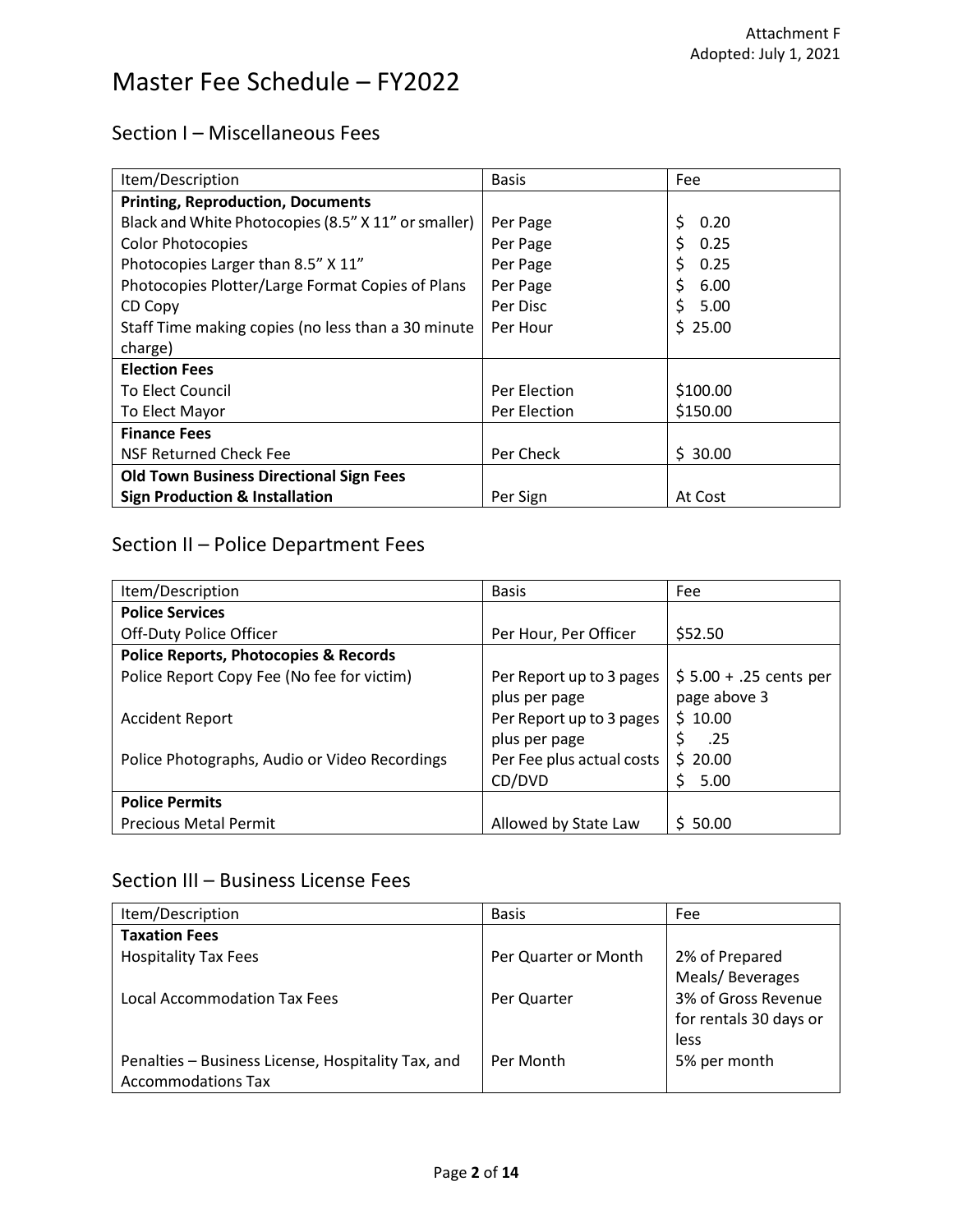## Section III – Business License Fees (continued)

|                                                                                                              |                                |                 | Rate Per Thousand   |
|--------------------------------------------------------------------------------------------------------------|--------------------------------|-----------------|---------------------|
|                                                                                                              |                                | Minimum Gross   | or Fraction Thereof |
| <b>Rate Class</b>                                                                                            | Minimum Rate                   | Receipt         | Over Minimum        |
|                                                                                                              |                                |                 | Gross               |
| 1                                                                                                            | \$50.00                        | \$10,000.00     | \$<br>1.00          |
| 2                                                                                                            | \$50.00                        | \$<br>10,000.00 | \$<br>1.20          |
| 3                                                                                                            | \$50.00                        | \$<br>10,000.00 | \$<br>1.40          |
| 4                                                                                                            | \$50.00                        | \$10,000.00     | \$<br>1.60          |
| 5                                                                                                            | \$50.00                        | \$10,000.00     | \$<br>1.80          |
| 6                                                                                                            | \$50.00                        | \$10,000.00     | \$<br>2.00          |
| 7                                                                                                            | \$50.00                        | \$10,000.00     | \$<br>2.20          |
|                                                                                                              |                                |                 |                     |
| 8.1                                                                                                          | \$50.00                        | \$10,000.00     | \$<br>1.00          |
| 8.2                                                                                                          | See SC Code                    |                 |                     |
| 8.3                                                                                                          | <b>MASC Telecommunications</b> |                 |                     |
| 8.4A                                                                                                         | \$50.00                        | \$10,000.00     | 1.00<br>\$          |
| 8.4B                                                                                                         | \$50.00                        | \$<br>10,000.00 | \$<br>1.00          |
| 8.5                                                                                                          | \$50.00                        | \$<br>10,000.00 | \$<br>1.00          |
| 8.6                                                                                                          | \$30.00                        | \$10,000.00     | \$<br>1.00          |
| 8.7                                                                                                          | <b>MASC Insurance</b>          |                 |                     |
| 8.81                                                                                                         | \$12.50 business license       |                 | <b>PLUS</b>         |
|                                                                                                              | for operation of all machines  |                 | \$12.50/machine     |
|                                                                                                              | (not on gross income)          |                 |                     |
| 8.82                                                                                                         | \$50.00                        | \$10,000.00     | \$1.00              |
| 8.83                                                                                                         | \$12.50 business license       |                 | <b>PLUS</b>         |
|                                                                                                              | for operation of all machines  |                 | \$12.50/machine     |
|                                                                                                              | (not on gross income)          |                 |                     |
| 8.9A                                                                                                         | \$50.00                        | \$10,000.00     | \$<br>1.00          |
| 8.9B                                                                                                         | \$50.00                        | \$10,000.00     | \$<br>1.00          |
| 8.9C                                                                                                         | \$50.00                        | \$10,000.00     | \$<br>2.20          |
|                                                                                                              |                                |                 |                     |
| Non Profit                                                                                                   | N/A                            | N/A             | N/A                 |
| <b>NON-RESIDENT RATES</b>                                                                                    |                                |                 |                     |
| Unless otherwise specifically provided, all taxes and rates shall be doubled for nonresidents and itinerants |                                |                 |                     |
| having no fixed principal place of business within the municipality.                                         |                                |                 |                     |

| Item/Description                   | <b>Basis</b>         | Fee   |
|------------------------------------|----------------------|-------|
| <b>Other Business License Fees</b> |                      |       |
| Annual Mobile Vending Fee          | Paid Annually in     | \$400 |
|                                    | addition to Business |       |
|                                    | License Tax          |       |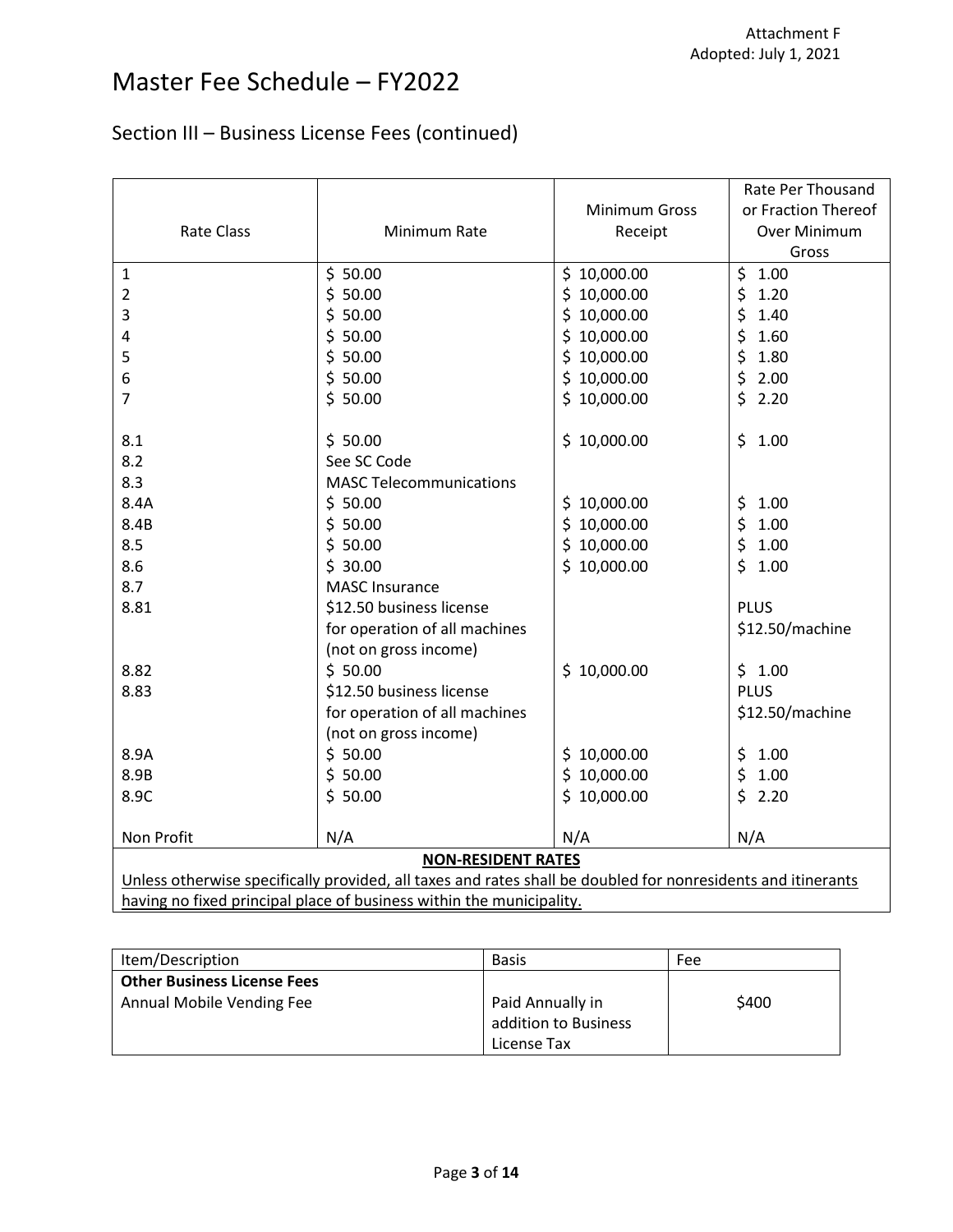### Section III – Business License Fees

#### **Special Events**

| Item/Description                           | <b>Basis</b>                    | Fee     |
|--------------------------------------------|---------------------------------|---------|
| <b>Special Event Application Fee</b>       | • Per Application; or,          | \$50.00 |
|                                            | • Per quarter if event is       |         |
|                                            | held more than twice            |         |
|                                            | a quarter                       |         |
| <b>Special Event Permit Fee</b>            | Paid by Special Event   \$10.00 |         |
|                                            | Sponsor                         |         |
| <b>Special Event Unlicensed Vendor Fee</b> | Per Unlicensed Vendor           | \$10.00 |
|                                            | Paid by Sponsor                 |         |

### Section IV – Facility Rental Fees

#### **General**

| Item/Description                                                                                                                                      | <b>Basis</b>             | Fee     |  |
|-------------------------------------------------------------------------------------------------------------------------------------------------------|--------------------------|---------|--|
| <b>Reservation Request (Non-Refundable)</b>                                                                                                           | Per Facility             | \$25.00 |  |
| <b>Non-Resident Surcharge</b>                                                                                                                         | Percentage of Rental Fee | 25%     |  |
| <b>Bluffton Police Department Officer</b>                                                                                                             | Per Hour                 | \$52.50 |  |
| Lost Key                                                                                                                                              | Each                     | \$25.00 |  |
| <b>Lost Pass Card</b>                                                                                                                                 | Each                     | \$25.00 |  |
| <b>Additional Notes:</b>                                                                                                                              |                          |         |  |
| The Town Manager or designee may waive any or all fees if it is deemed in the best interests of                                                       |                          |         |  |
| the Town.                                                                                                                                             |                          |         |  |
| Upon approval of a facility rental request, the Reservation Request fee shall be applied towards<br>$\bullet$<br>the applicable facility rental fees. |                          |         |  |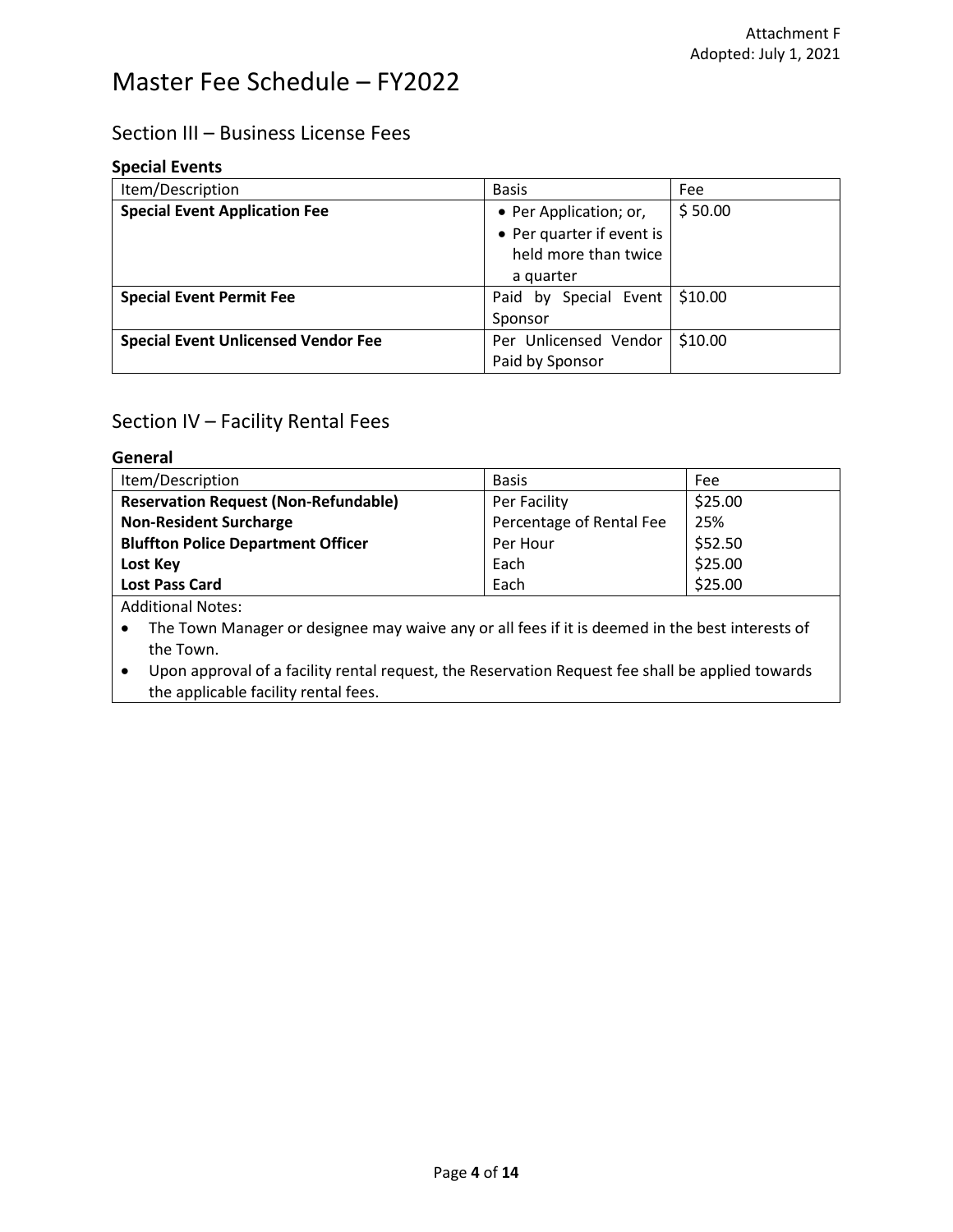### Section IV – Facility Rental Fees (continued)

|  | <b>Rotary Community Center</b> |  |
|--|--------------------------------|--|
|--|--------------------------------|--|

| Item/Description                                     | <b>Basis</b> | Fee      |
|------------------------------------------------------|--------------|----------|
| <b>Private Event Rental</b>                          |              |          |
| Rental Fee (6 hour Reservation; 1 hour Setup, 4 hour | Per Event    | \$400.00 |
| Event, 1 hour Cleanup)                               |              |          |
| Daily Rate                                           | Per Day      | \$500.00 |
| <b>Security Deposit</b>                              | Per Event    | \$150.00 |
| <b>Cleaning Fee</b>                                  | Per Event    | \$100.00 |
| <b>Non-Profit Rental</b>                             |              |          |
| Rental Fee (6 hour Reservation; 1 hour Setup, 4 hour | Per Event    | \$200.00 |
| Event, 1 hour Cleanup)                               |              |          |
| Daily Rate                                           | Per Day      | \$300.00 |
| <b>Security Deposit</b>                              | Per Event    | \$150.00 |
| <b>Cleaning Fee</b>                                  | Per Event    | \$100.00 |
| <b>Meeting Rental</b>                                |              |          |
| <b>Rental Fee</b>                                    | Per Hour     | \$50.00  |
| Cleaning                                             | Per Event    | \$100.00 |
|                                                      |              |          |

Additional Notes:

• The Town Manager or designee may waive any or all fees if it is deemed in the best interests of the Town.

• All fees will be collected at the Customer Service Center at Town Hall.

- Security Deposit may be refunded provided the park, facilities, and equipment are clean and returned to the condition that existed prior to the rental.
- Meeting rental cleaning fees may be negotiated based on meeting type, length, use, and frequency.
- A full refund of the Rental Fee and Security Deposit will be granted with cancellation notice at least 48 hours prior to the scheduled rental start.

#### **Field of Dreams**

| Item/Description                                               | <b>Basis</b> | Fee      |
|----------------------------------------------------------------|--------------|----------|
| 4 Hour Access (6 hour Reservation; 1 hour Setup, 4   Per Event |              | \$100.00 |
| hour Event, 1 hour Cleanup)                                    |              |          |
| All Day Access                                                 | Per Day      | \$150.00 |
| <b>Security Deposit</b>                                        | Per Event    | \$150.00 |

Additional Notes:

- The Town Manager or designee may waive any or all fees if it is deemed in the best interests of the Town.
- All fees will be collected at the Customer Service Center at Town Hall.
- Security Deposit may be refunded provided the park, facilities, and equipment are clean and returned to the condition that existed prior to the rental.
- A full refund of the Rental Fee and Security Deposit will be granted with cancellation notice at least 48 hours prior to the scheduled rental start or if an event is rained out and the part not utilized.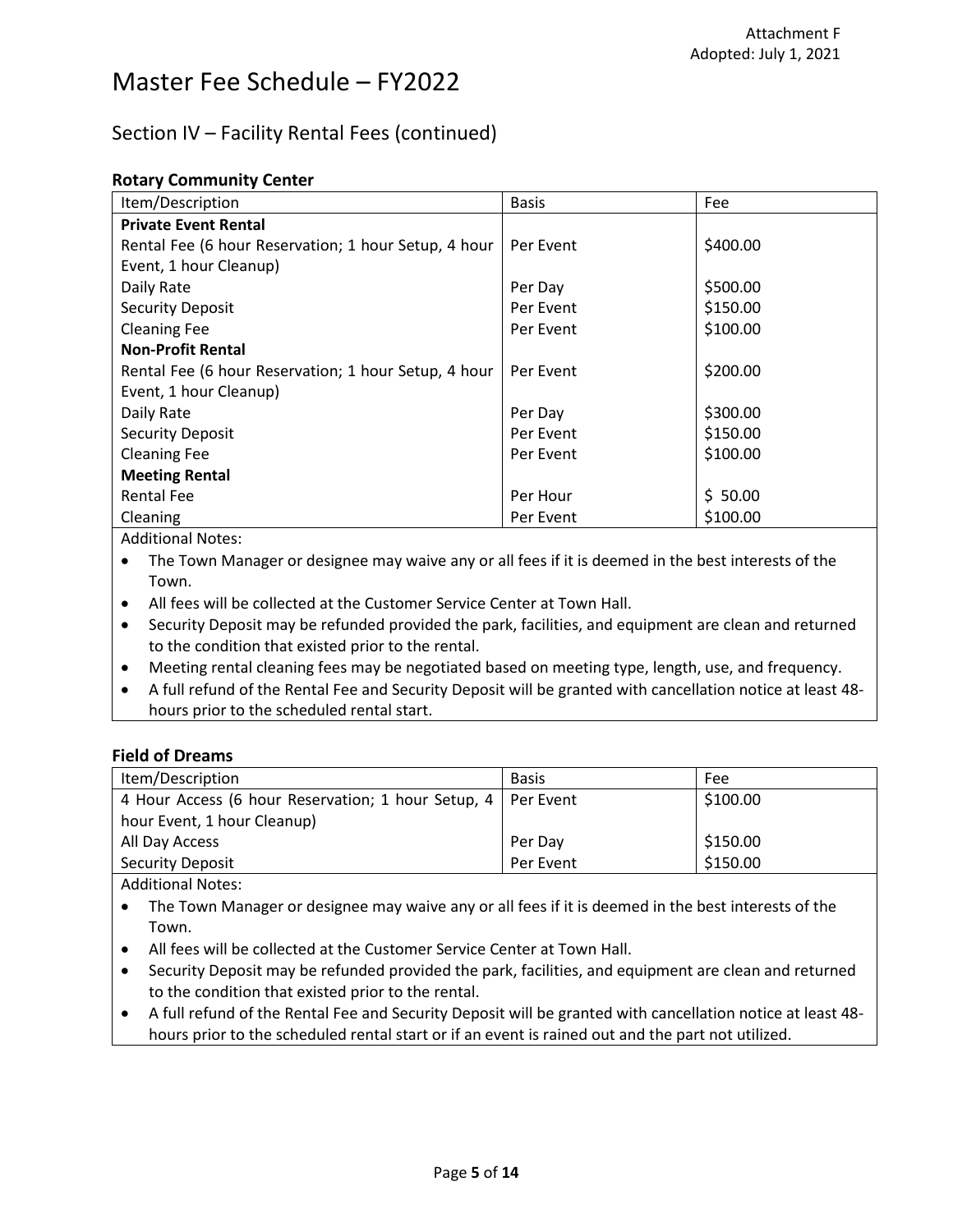#### Section IV – Facility Rental Fees (continued)

#### **Oyster Factory Park**

| Item/Description                                             | <b>Basis</b> | Fee      |
|--------------------------------------------------------------|--------------|----------|
| <b>Reservation of Park East of Wharf Street</b>              |              |          |
| <b>Rental Fee</b>                                            | Per Day      | \$300.00 |
| Less than Full Day (6 hour Reservation: 1 hour Setup, 4 hour | Per Event    | \$150.00 |
| Event, 1 hour Cleanup)                                       |              |          |
| Rental Fee - Non-Profit                                      | Per Day      | \$150.00 |
| Less than Full Day (6 hour Reservation: 1 hour Setup, 4 hour | Per Event    | \$75.00  |
| Event, 1 hour Cleanup)                                       |              |          |
| <b>Security Deposit</b>                                      | Per Rental   | \$100.00 |
| <b>Reservation of Park West of Wharf Street</b>              |              |          |
| <b>Rental Fee</b>                                            | Per Day      | \$100.00 |
| Less than Full Day (6 hour Reservation: 1 hour Setup, 4 hour | Per Event    | \$50.00  |
| Event, 1 hour Cleanup)                                       |              |          |
| Rental Fee - Non-Profit                                      | Per Day      | \$50.00  |
| Less than Full Day (6 hour Reservation: 1 hour Setup, 4 hour | Per Event    | \$25.00  |
| Event, 1 hour Cleanup)                                       |              |          |
| <b>Security Deposit</b>                                      | Per Rental   | \$100.00 |
| <b>Additional Notes:</b>                                     |              |          |

• The Town Manager or designee may waive any or all of the fees if it is deemed in the best interests of the Town of Bluffton.

• All fees will be collected at the Customer Service Center at Town Hall.

- Security Deposit may be refunded provided the park, facilities, and equipment are clean and returned to the condition that existed prior to the rental.
- A full refund of the Rental Fee and Security Deposit will be granted with cancellation notice at least 48 hours prior to the scheduled rental start or if an event is rained out and the park not utilized.

#### **Wright Family Park**

| Item/Description                                             | <b>Basis</b> | Fee      |
|--------------------------------------------------------------|--------------|----------|
| <b>Rental Fee</b>                                            | Per Day      | \$300.00 |
| Less than Full Day (6 hour Reservation: 1 hour Setup, 4 hour | Per Event    | \$150.00 |
| Event, 1 hour Cleanup)                                       |              |          |
| Rental Fee - Non-Profit                                      | Per Day      | \$150.00 |
| Less than Full Day (6 hour Reservation: 1 hour Setup, 4 hour | Per Event    | \$75.00  |
| Event, 1 hour Cleanup)                                       |              |          |
| <b>Security Deposit</b>                                      | Per Rental   | \$100.00 |
|                                                              |              |          |

Additional Notes:

- The Town Manager or designee may waive any or all of the fees if it is deemed in the best interests of the Town of Bluffton.
- All fees will be collected at the Customer Service Center at Town Hall.
- Security Deposit may be refunded provided the park, facilities, and equipment are clean and returned to the condition that existed prior to the rental.
- A full refund of the Rental Fee and Security Deposit will be granted with cancellation notice at least 48 hours prior to the scheduled rental start or if an event is rained out and the park not utilized.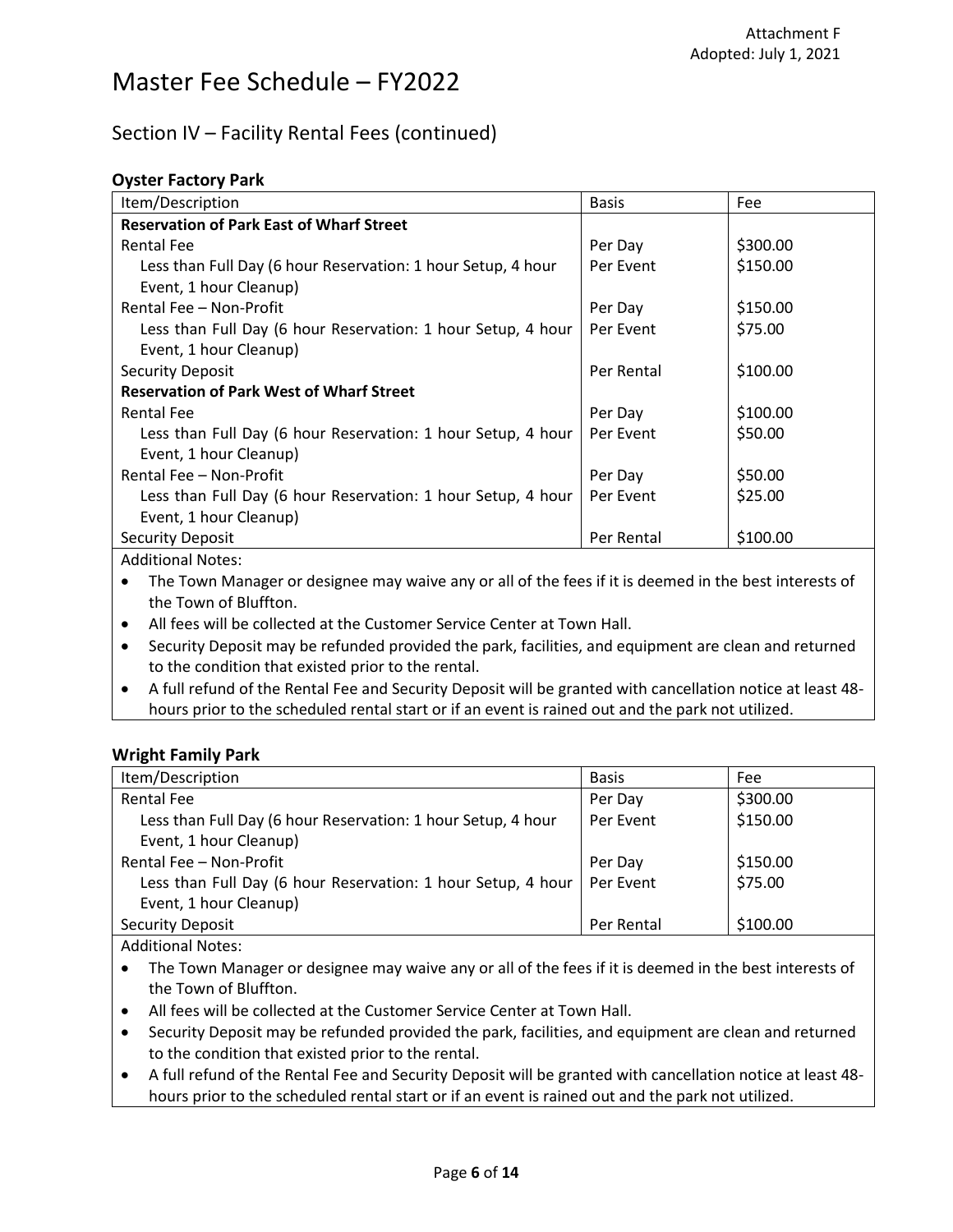### Section IV – Facility Rental Fees (continued)

#### **Martin Family Park and Public Park @ Buckwalter Place Commerce Park**

| Item/Description                                                         | <b>Basis</b> | Fee      |
|--------------------------------------------------------------------------|--------------|----------|
| 4 Hour Access (6 hour Reservation; 1 hour Setup, 4 hour Event, Per Event |              | \$100.00 |
| 1 hour Cleanup)                                                          |              |          |
| All Day Access                                                           | Per Day      | \$150.00 |
| <b>Security Deposit</b>                                                  | Per Event    | \$150.00 |
| <b>Additional Notes:</b>                                                 |              |          |

- The Town Manager or designee may waive any or all fees if it is deemed in the best interests of the Town.
- All fees will be collected at the Customer Service Center at Town Hall.
- Security Deposit may be refunded provided the park, facilities, and equipment are clean and returned to the condition that existed prior to the rental.
- A full refund of the Rental Fee and Security Deposit will be granted with cancellation notice at least 48 hours prior to the scheduled rental start or if an event is rained out and the part not utilized.

### Section V – IT/GIS Department Fees

| Item/Description                                           | <b>Basis</b> | Fee      |
|------------------------------------------------------------|--------------|----------|
| <b>GIS Mapping Services - Existing Maps</b>                |              |          |
| 11" X 17" (Tabloid Size) Printed and Trimmed               | Per Map      | \$10.00  |
| 34" X 44" (E-Size) Printed and Trimmed                     | Per Map      | \$25.00  |
| <b>GIS Mapping Services - Custom Maps</b>                  |              |          |
| <b>GIS Data Set Requests</b>                               | Per Request  | \$30.00  |
| Anything up to Size 34" X 44" (E-Size) Printed and Trimmed | Per Hour     | \$35.00  |
| <b>Bluffton Street and Address Atlas</b>                   |              |          |
| 79 Double Sided 11" X 17" Bound Pages                      | Per Book     | \$100.00 |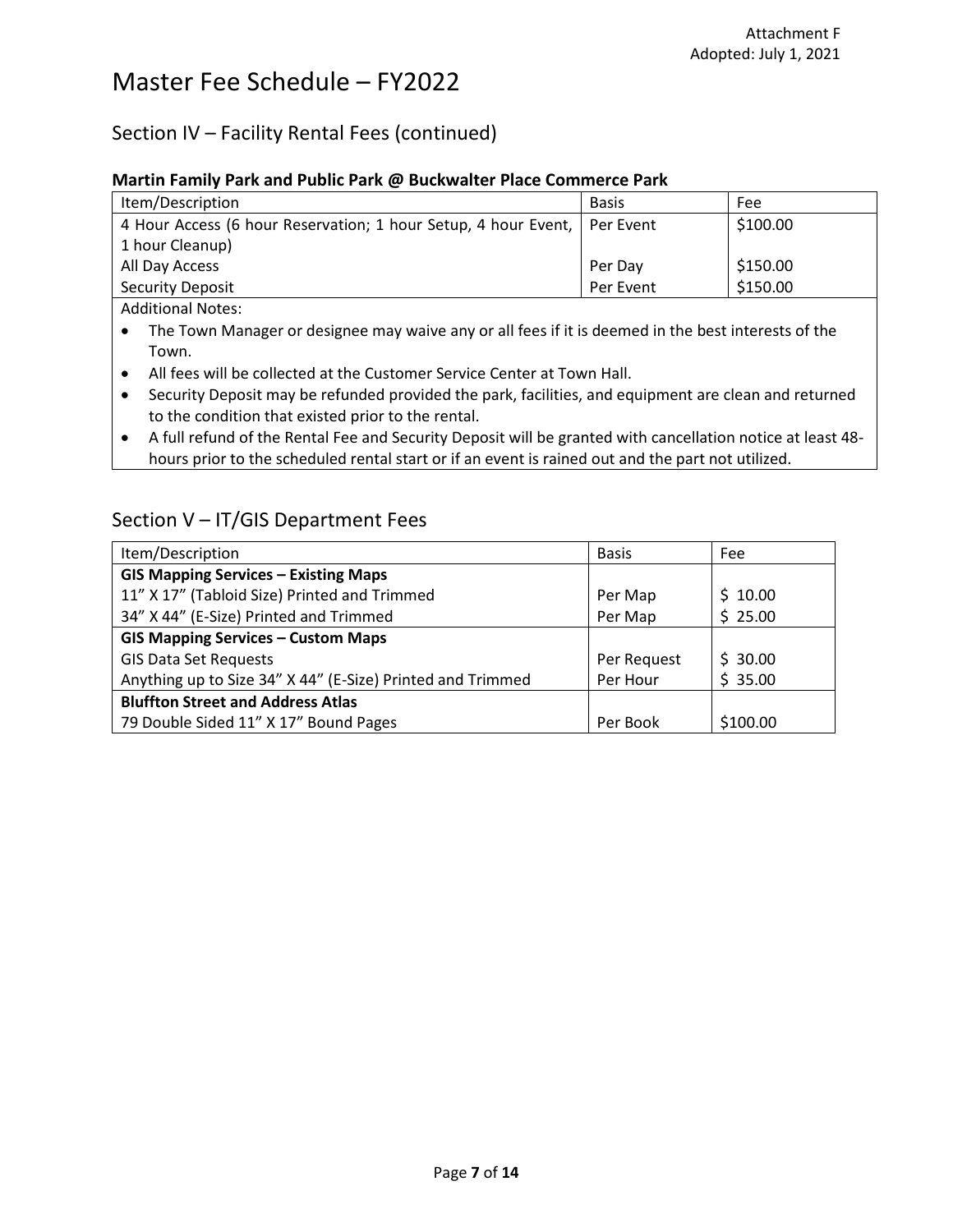### Section VI – Growth Management Fees **Building Safety Fees**

|                                               | Basis (Value of    |                       |
|-----------------------------------------------|--------------------|-----------------------|
| Item/Description                              | Construction)      | Fee                   |
| <b>Applications - Calculated Fees</b>         |                    |                       |
| New Structures Commercial and Residential     | \$500 - \$2,000    | \$35.00               |
|                                               | $$2,001 - $3,000$  | \$38.50               |
|                                               | \$3,001 - \$50,000 | $$38.50 + $5.00$ per  |
|                                               |                    | \$1,000 or fraction   |
|                                               |                    | thereof over \$1,000  |
|                                               | \$50,001 and above | $$273.50 + $4.50$ per |
|                                               |                    | \$1,000 or fraction   |
|                                               |                    | thereof over \$50,000 |
| Miscellaneous Construction Commercial and     | $$0 - $1,000$      | \$35.00               |
| Residential                                   | $$1,001 - $2,000$  | \$70.00               |
|                                               | $$2,001 - $3,000$  | \$77.00               |
|                                               | \$3,001 - \$50,000 | $$77.00 + $9.00$ per  |
|                                               |                    | \$1,000 or fraction   |
|                                               |                    | thereof over \$3,000  |
| <b>Miscellaneous Construction Commercial</b>  | \$50,000 and above | \$500.00 +\$4.50 per  |
|                                               |                    | \$1,000 or fraction   |
|                                               |                    | thereof over \$50,000 |
| <b>Miscellaneous Construction Residential</b> | \$50,000 and above | $$500.00 + $4.00$ per |
|                                               |                    | \$1,000 or fraction   |
|                                               |                    | thereof over \$50,000 |
| Multi-Family and Commercial Plans Check Fee   | Each               | 75% of permit fee     |
|                                               |                    | (non-refundable)      |
| <b>Residential Plans Check Fee</b>            | Each               | 50% of permit fee     |
|                                               |                    | (non-refundable)      |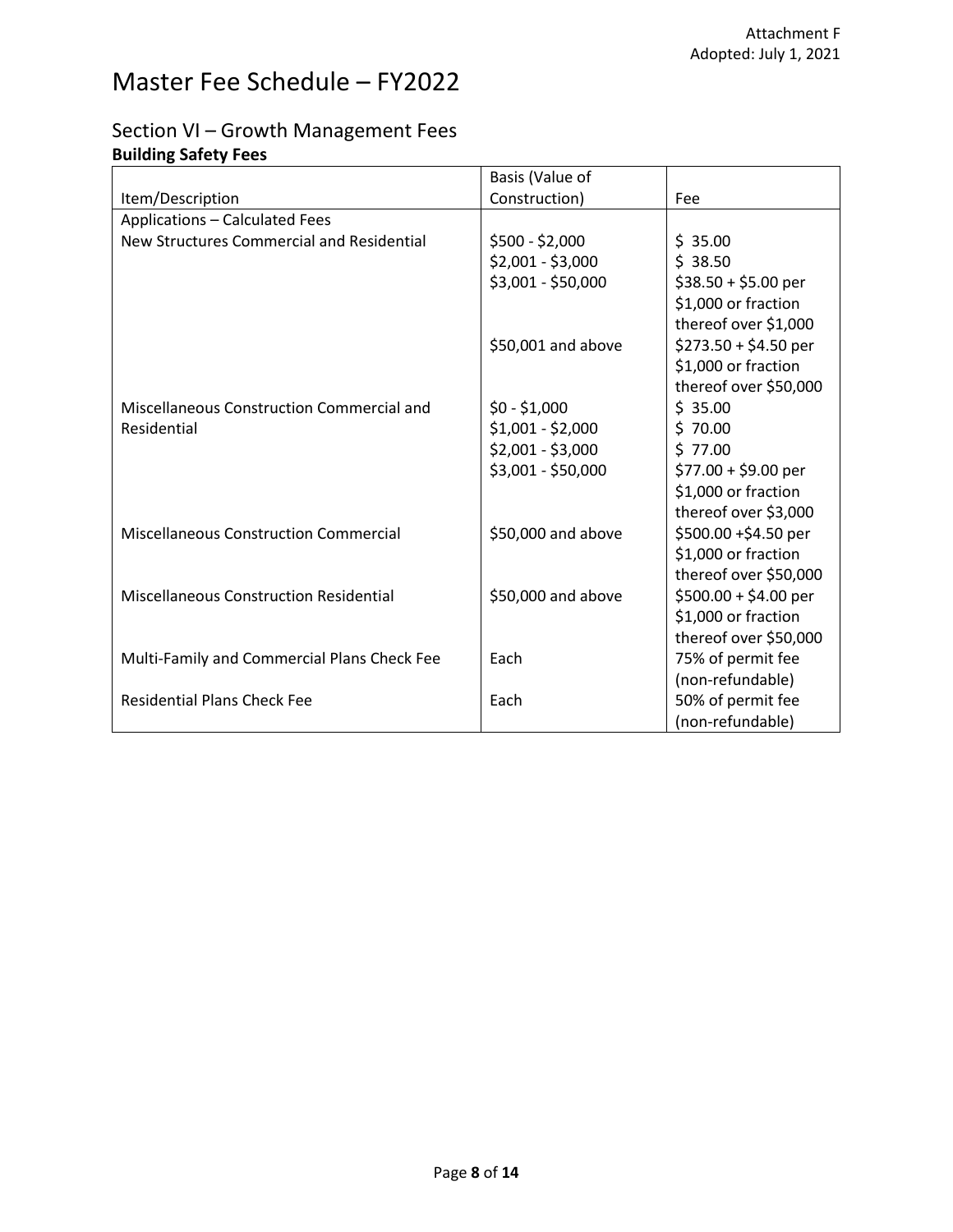### Section VI – Growth Management Fees (continued)

#### **Building Safety Fees (continued)**

|                                                      | Basis (Value of |                        |
|------------------------------------------------------|-----------------|------------------------|
| Item/Description                                     | Construction)   | Fee                    |
| <b>Application Fees</b>                              |                 |                        |
| <b>Construction Trailers</b>                         | Each            | \$100.00               |
| Demolition                                           | Each            | \$50.00                |
| Electrical < 200 amps                                | Each            | \$25.00                |
| Electrical (pools/spas/water features)               | Each            | \$25.00                |
| HVAC Change Out (per unit, single family or multi-   | Each            | \$50.00                |
| family residential)                                  |                 |                        |
| Water Heater Change Out (per unit, single family     | Each            | \$25.00                |
| or multi-family residential                          |                 |                        |
| <b>Manufactured Homes</b>                            | Each            | \$25.00                |
| Moving a Structure                                   | Each            | \$100.00               |
| Spa (portable)                                       | Each            | \$50.00                |
| Swimming Pool or Spa Single Family                   | Each            | \$100.00               |
| Swimming Pool or Spa Commercial                      | Each            | \$150.00               |
| Irrigation Systems (per system)                      | Each            | \$100.00               |
| Tent or Air Supported Structure                      | Each            | \$100.00               |
| <b>Water Feature (Fountains)</b>                     | Each            | \$100.00               |
| First Re-inspection per each permit                  | Each            | \$50.00                |
| Failure to obtain inspection approval                | Each            | \$50.00                |
| Subsequent re-inspections per each permit            | Each            | \$100.00               |
| Safety Inspection                                    | Each            | \$100.00               |
| <b>Residential Plan Remarking</b>                    | Each            | \$50.00                |
| <b>Commercial Plan Remarking</b>                     | Each            | 50% of plan check or   |
|                                                      |                 | \$200.00, whichever is |
|                                                      |                 | less                   |
| <b>Construction Board of Adjustments and Appeals</b> | Each            | \$75.00                |
| Application                                          |                 |                        |
| Work without Applicable Permit                       | Each            | Value of permit fee X  |
|                                                      |                 | $\overline{2}$         |

Additional Notes:

• Waiver of Fees.

- o Fees shall be waived for single family construction alterations to enlarge, alter, repair, remodel or add additions to existing structures when the value of said alteration is less than one thousand dollars (\$1,000.00). A permit is required. Mechanical work is not subject to this waiver.
- o Fees of less than two hundred dollars (\$200.00) for repair or renovation of single-family structures when the work to be performed is sponsored by a  $501(C)(3)$  organization shall be waived upon submission of a letter to the building official verifying the sponsorship of the work to be performed.
- $\circ$  The Town Council may waive any or all fees if it is deemed in the best interests of the Town.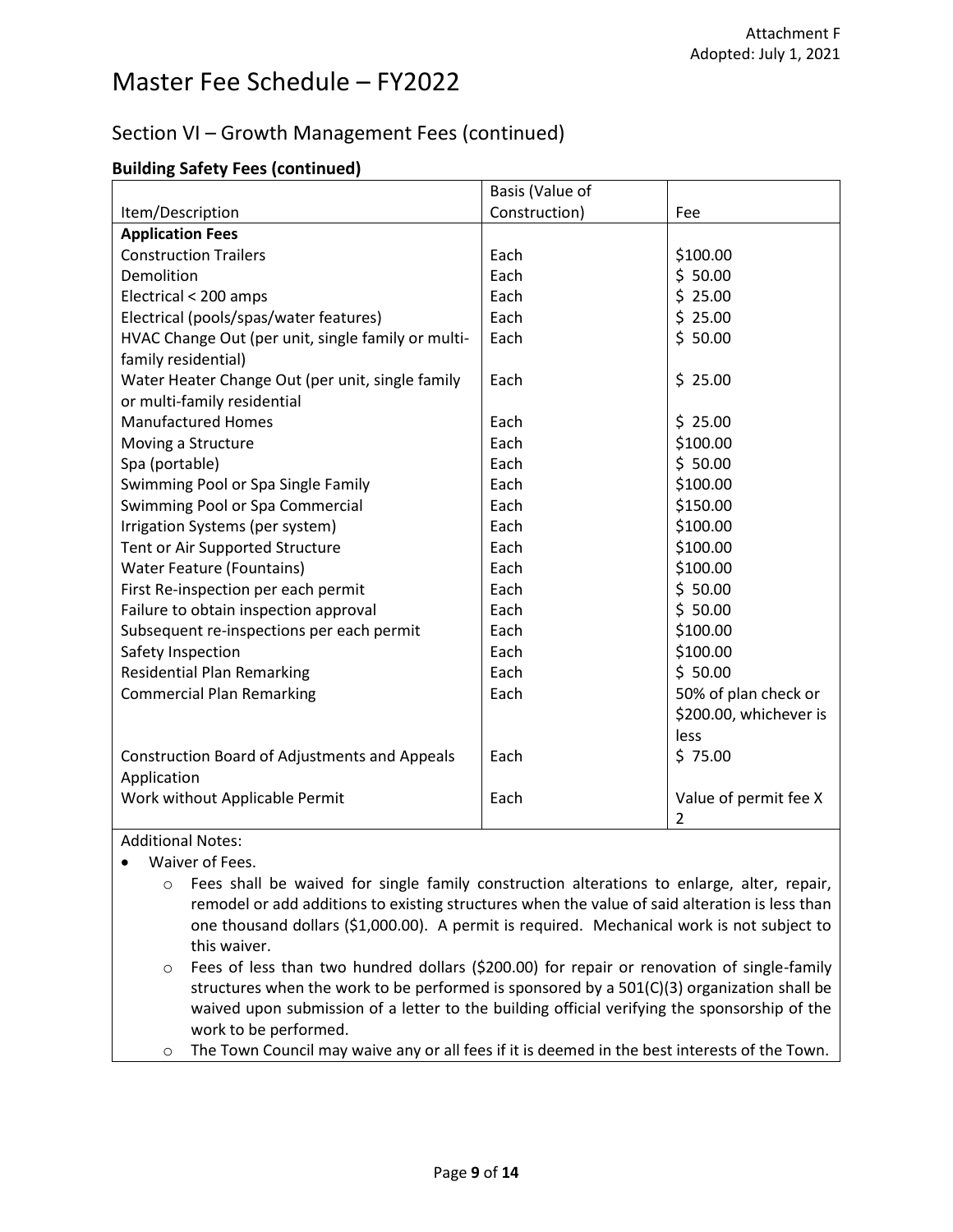#### Section VI – Growth Management Fees (continued)

#### **Building Safety Fees (Additional Notes continued)**

- Plan checking fees.
	- o When the value of construction for multi-family or commercial structures exceeds one thousand dollars (\$1,000.00) and a plan is required to be submitted, a plan checking fee shall be paid to the building department at the time of plan submittal and specifications for checking. Said plan checking fee shall be equal to seventy-five (75) percent of the building or miscellaneous permit fee.
	- o Residential (Single Family) Plan Check Fees are required for all permits that require a plans check regardless of the value of construction. Said plans checking fee shall be equal to fifty percent (50%) of the building or miscellaneous fee.
	- $\circ$  A fee of fifty dollars (\$50.00) shall be charged for all remarking/rechecking of single family plans. Commercial remarking/rechecking fee shall be one half  $(\frac{1}{2})$  of the original plan checking fee or \$200.00 whichever is less.
- Residential HVAC change out permits do not include duct work.

Additional details regarding fees are contained in the Municipal Code of the Town of Bluffton, Chapter 5, Official Construction Code, Section 109.Fees.

| Item/Description                         | <b>Basis</b> | <b>Application Fee</b> |
|------------------------------------------|--------------|------------------------|
| Addressing                               | Each         | \$0.00                 |
| Annexation:                              |              |                        |
| 100% Petition                            | Each         | \$500.00               |
| 75% Petition                             | Each         | \$650.00               |
| 25% Petition                             | Each         | \$650.00               |
| Appeal                                   | Each         | \$250.00               |
| <b>Certificate of Appropriateness:</b>   |              |                        |
| <b>Highway Corridor Overlay District</b> | Each         | \$100.00               |
| Amendment                                | Each         | \$50.00                |
| Extension                                | Each         | \$50.00                |
| <b>Historic District</b>                 | Each         | \$100.00               |
| Amendment                                | Each         | \$50.00                |
| Extension                                | Each         | \$50.00                |
| Historic District - Demolition           | Each         | \$250.00               |
| Certificate of Construction Compliance   | Each         | \$50.00                |
| Comprehensive Plan Amendment             | Each         | \$500.00               |
| Designation of Contributing Structure    | Each         | \$250.00               |
| <b>Development Agreement:</b>            |              |                        |
| <b>New</b>                               | Each         | \$2,000.00             |
| Amendment                                | Each         | \$2,000.00             |
| Development Plan:                        |              |                        |
| Preliminary                              | Each         | \$500.00               |
| Final                                    | Each         | \$1,000.00             |
| Amendment                                | Each         | \$750.00               |
| Extension                                | Each         | \$300.00               |
| <b>Development Surety</b>                | Each         | \$100.00               |
| <b>Emergency Permitting</b>              | Each         | \$0.00                 |
| HD Signage and Site Features             | Each         | \$25.00                |
| <b>Exempt Plat</b>                       | Each         | \$25.00                |

#### **Planning and Environmental Applications and Permits**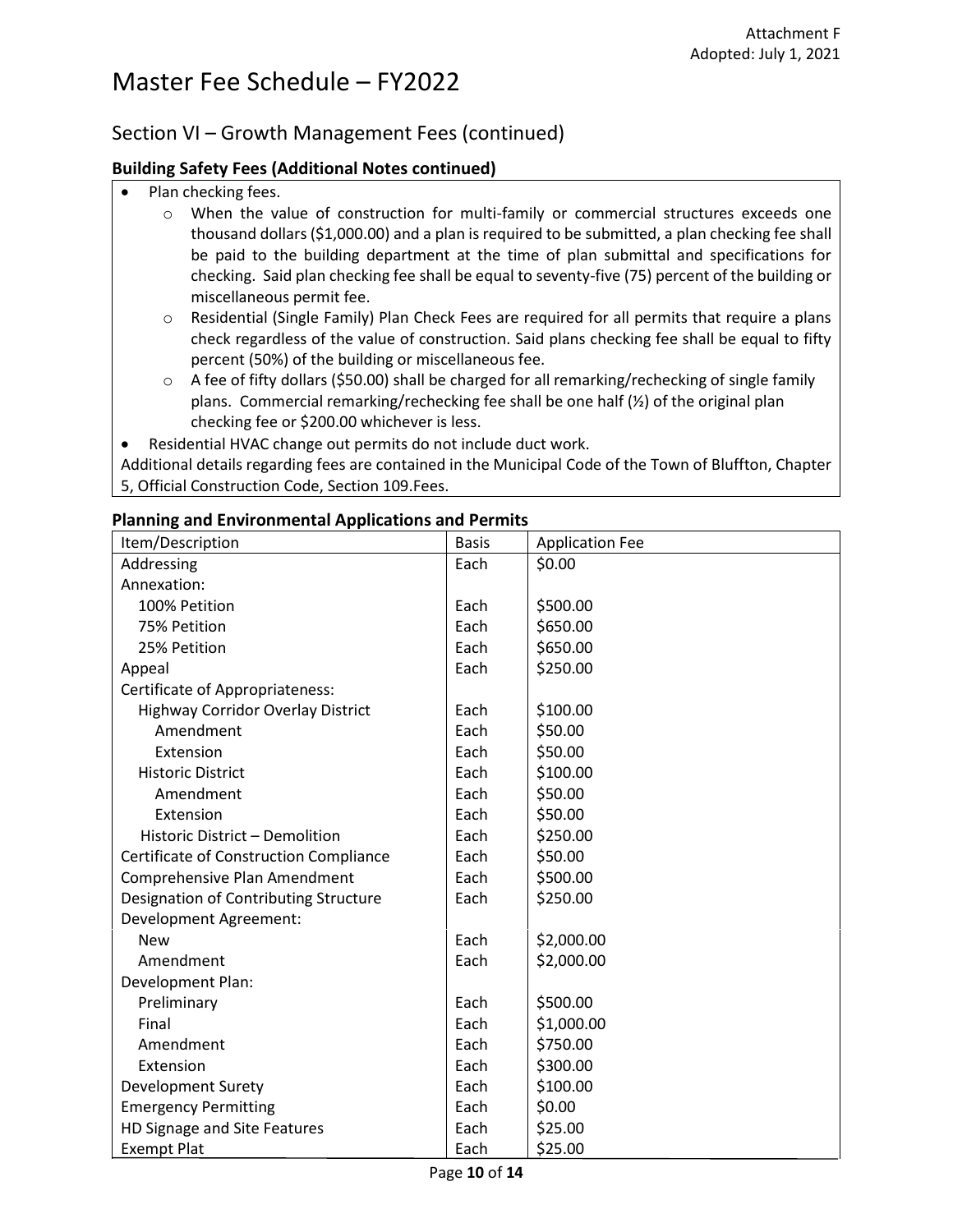### Section VI – Growth Management Fees (continued)

| Item/Description                      | <b>Basis</b> | <b>Application Fee</b>  |
|---------------------------------------|--------------|-------------------------|
| Printed Copy:                         |              |                         |
| Annexation Policy & Procedure Manual  | Each         | \$25.00                 |
| <b>Application Manual</b>             | Each         | \$55.00                 |
| Stormwater Design Manual              | Each         | \$60.00                 |
| <b>UDO</b>                            | Each         | \$95.00                 |
| PUD Concept Plan:                     |              |                         |
| <b>New</b>                            | Each         | \$500.00                |
| Amendment                             | Each         | \$250.00                |
| PUD Master Plan:                      |              |                         |
| <b>New</b>                            | Each         | \$500.00                |
| Amendment                             | Each         | \$250.00                |
| Extension                             | Each         | \$250.00                |
| <b>Public Project</b>                 | Each         | \$0.00                  |
| Sign                                  | Each         | \$25.00                 |
| Silviculture                          | Each         | \$1,500.00              |
| <b>Special Exception</b>              | Each         | \$250.00                |
| <b>Street Naming</b>                  | Each         | \$0.00                  |
| <b>Street Renaming</b>                | Each         | \$250.00                |
| Subdivision:                          |              |                         |
| General:                              |              |                         |
| <b>New</b>                            | Each         | $$100.00 + $10.00/$ lot |
| Amendment                             | Each         | \$50.00 + \$10.00/lot   |
| Extension                             | Each         | \$50.00 + \$10.00/lot   |
| <b>Historic District:</b>             |              |                         |
| <b>New</b>                            | Each         | $$100.00 + $10.00/$ lot |
| Amendment                             | Each         | \$50.00 + \$10.00/lot   |
| Extension                             | Each         | $$50.00 + $10.00/$ lot  |
| <b>Transfer of Development Rights</b> | Each         | \$1,000.00              |
| <b>Tree Removal</b>                   | Each         | \$25.00                 |
| <b>UDO Text Amendment</b>             | Each         | \$500.00                |
| Variance                              | Each         | \$250.00                |
| Zoning Map Amendment                  | Each         | \$500.00                |
| <b>Zoning Permit</b>                  | Each         | \$25.00                 |

#### **Planning and Environmental Sustainability Fees (continued)**

#### **Additional Notes:**

• Town Council may waive any or all fees for applications if it is deemed in the best interests' of the Town.

- Applications requiring additional Public Hearings above and beyond the number specified in the Growth Management Application Table in the UDO Application Manual shall be subject to a \$200.00 fee per additional Public Hearing.
- In the event that a Feasibility Study for an Annexation Application will need to be contracted out to a third party, the Application shall be responsible for the full cost of the Study.
- Building Permit and Business License Application Fees include the Zoning Permit Application Fee therefore, no additional fee is necessary.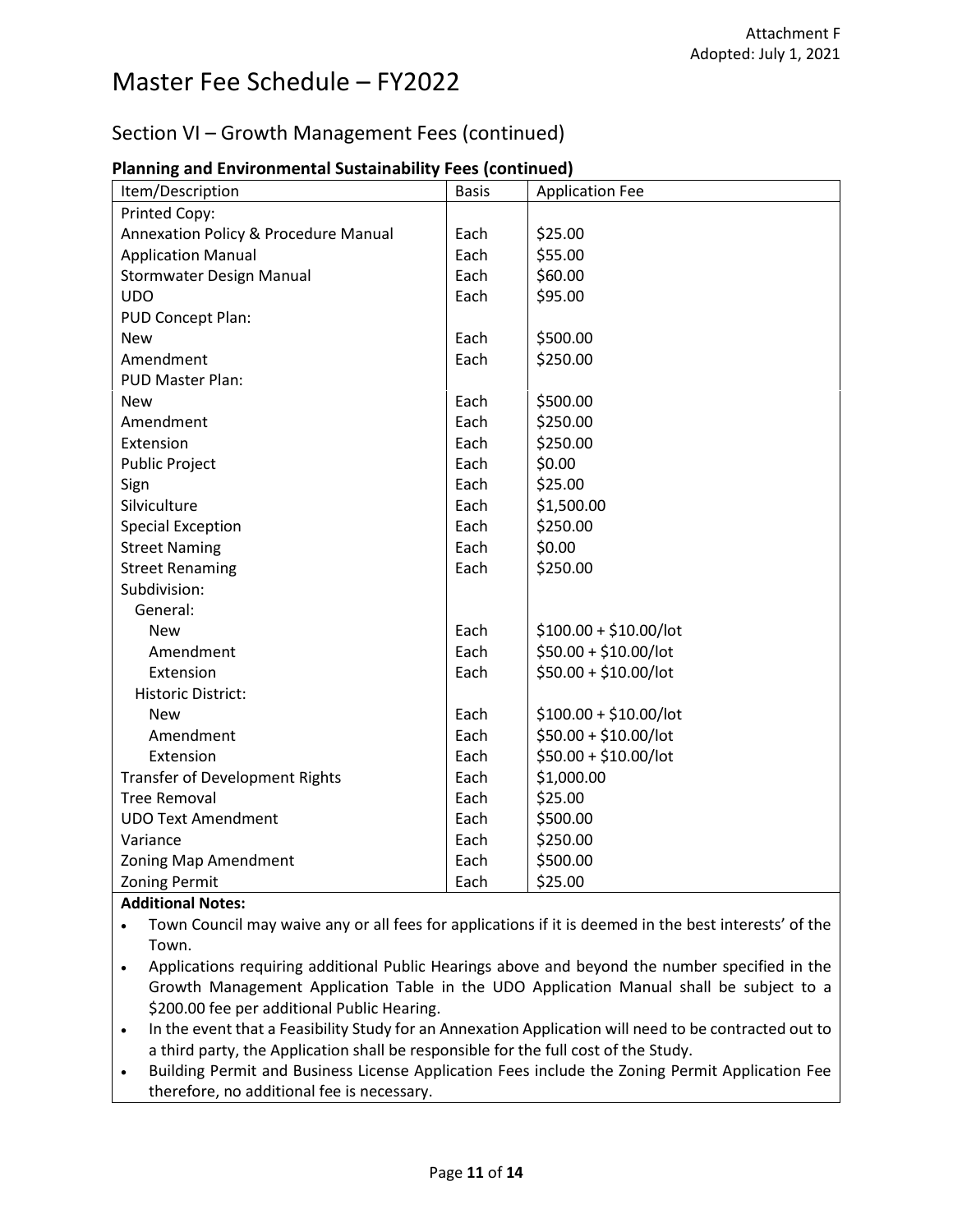## Section VI – Growth Management Fees (continued)

|  | <b>Developmental Agreement Fees</b> |
|--|-------------------------------------|
|--|-------------------------------------|

| Item/Description                                   | <b>Basis</b> | Fee                           |
|----------------------------------------------------|--------------|-------------------------------|
| <b>Bluffton Village</b>                            |              |                               |
| Commercial, Retail, and Multi-Family Space         |              | Fee Per Development Agreement |
| <b>Individual Dwelling Units</b>                   |              | Fee Per Development Agreement |
| <b>Dependency Units</b>                            |              | Fee Per Development Agreement |
| Boat Ramp Fee (per dwelling units)                 | Each         | \$25.00                       |
| <b>Buckwalter</b>                                  |              |                               |
| Single Family Residential (SFR) Affordable Housing |              | Fee Per Development Agreement |
| SFR < 2,000 sq. ft.                                |              | Fee Per Development Agreement |
| SFR > 2,000 sq. ft. to 3,000 sq. ft.               |              | Fee Per Development Agreement |
| SFR > 3,000 sq. ft.                                |              | Fee Per Development Agreement |
| Multi-Family (MF) - 1 bedroom                      |              | Fee Per Development Agreement |
| Multi-Family (MF) - 2 bedroom                      |              | Fee Per Development Agreement |
| Multi-Family (MF) - 3 bedroom                      |              | Fee Per Development Agreement |
| <b>Commercial Development</b>                      |              | Fee Per Development Agreement |
| Municipal Improvement Development Fee -            |              |                               |
| All Residential Units Within: Baynard Park,        | Each         | \$900.00                      |
| Hampton Lake, Resort Tract, Lawton Station,        |              |                               |
| Northern Tract, Parkside, Rose Dhu Creek           |              |                               |
| Phases II & III                                    |              |                               |
| Boat Ramp Fee (per dwelling units)                 | Each         | \$25.00                       |
| <b>Jones Estate</b>                                |              |                               |
| Single Family Residential(SFR)                     |              |                               |
| Affordable Housing < \$124,000                     |              | Fee Per Development Agreement |
| SFR < 2,000 sq. ft.                                |              | Fee Per Development Agreement |
| SFR > 2,000 sq. ft. to 3,000 sq. ft.               |              | Fee Per Development Agreement |
| SFR > 3,000 sq. ft.                                |              | Fee Per Development Agreement |
| Multi-Family (MF) - 1 bedroom                      |              | Fee Per Development Agreement |
| Multi-Family (MF) - 2 bedroom                      |              | Fee Per Development Agreement |
| Multi-Family (MF) - 3 bedroom                      |              | Fee Per Development Agreement |
| <b>Commercial Development</b>                      |              | Fee Per Development Agreement |
| Municipal Improvement Development Fee -            |              |                               |
| All Residential Units Within: Cypress Ridge        | Each         | \$900.00                      |
| Boat Ramp Fee (per dwelling units)                 | Each         | \$25.00                       |
| Schultz Tract, New Riverside, Palmetto Bluff       |              |                               |
| Single Family Residential (SFR)                    |              | Fee Per Development Agreement |
| Multi Family                                       |              | Fee Per Development Agreement |
| <b>Commercial Per Square Foot</b>                  |              | Fee Per Development Agreement |
| Municipal Improvement Development Fee -            |              |                               |
| All Residential Units Within: New Riverside        | Each         | \$900.00                      |
| Boat Ramp Fee (per dwelling units)                 | Each         | \$25.00                       |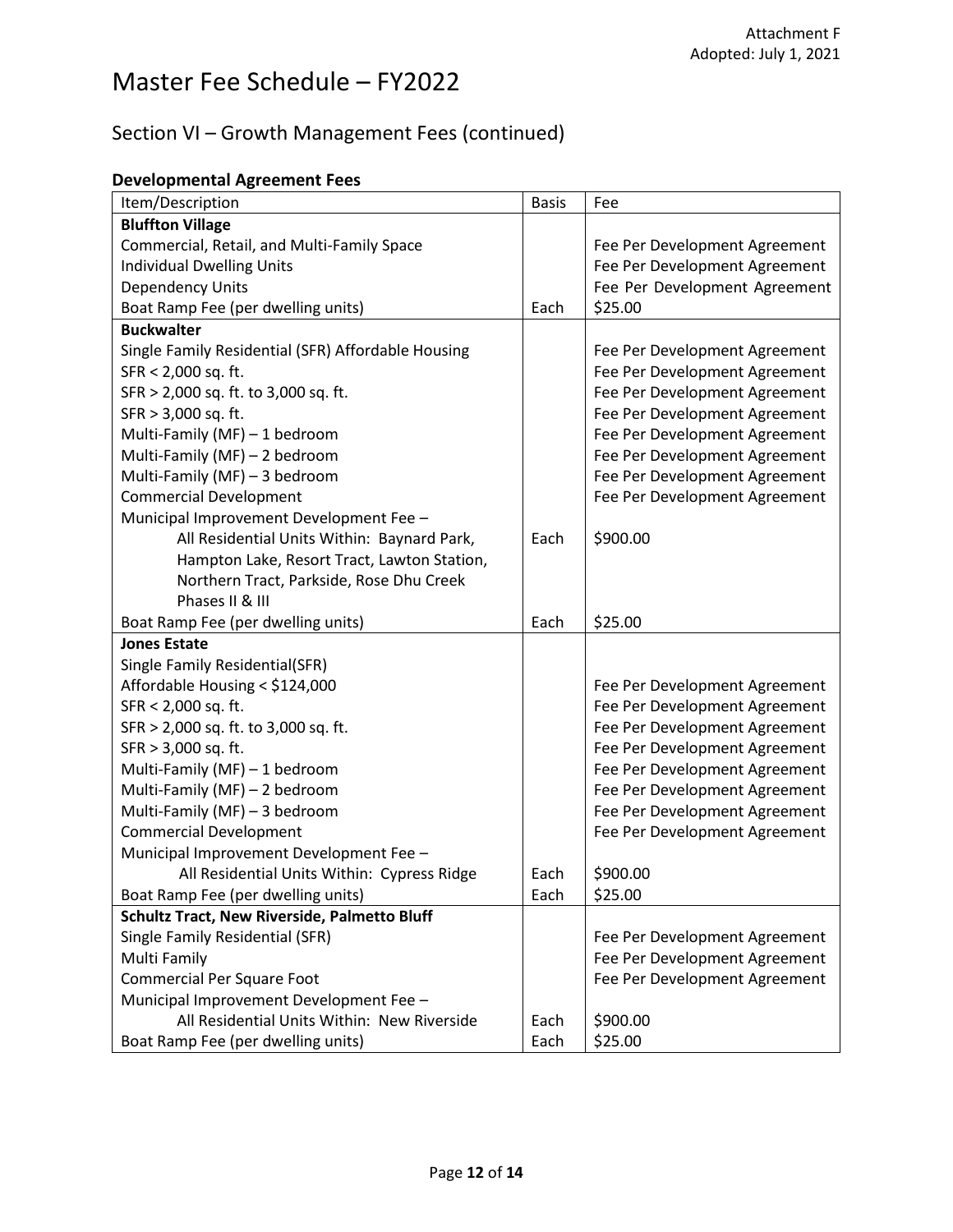### Section VI – Growth Management Fees (continued)

| <b>Developmental Agreement Fees (continued)</b> |  |
|-------------------------------------------------|--|
|-------------------------------------------------|--|

| Item/Description                                                                          | <b>Basis</b> | Fee                           |
|-------------------------------------------------------------------------------------------|--------------|-------------------------------|
| <b>Village at Verdier Plantation</b>                                                      |              |                               |
| Single Family Residential (SFR) < 1,800 sq. ft.                                           |              | Fee Per Development Agreement |
| SFR 1,801 - 2,400 sq. ft.                                                                 |              | Fee Per Development Agreement |
| SFR 2,401 - 3,000 sq. ft.                                                                 |              | Fee Per Development Agreement |
| SFR > 3,000 sq. ft.                                                                       |              | Fee Per Development Agreement |
| Multi-Family (MF) - 1 bedroom                                                             |              | Fee Per Development Agreement |
| Multi-Family (MF) - 2 bedroom                                                             |              | Fee Per Development Agreement |
| Multi-Family (MF) - 3 bedroom                                                             |              | Fee Per Development Agreement |
| <b>Commercial Development</b>                                                             |              | Fee Per Development Agreement |
| Boat Ramp Fee (per dwelling units)                                                        | Each         | \$25.00                       |
| <b>Additional Notes:</b>                                                                  |              |                               |
| Town Council may waive any or all fees if it is deemed in the best interests of the Town. |              |                               |

### Section VII – Stormwater Management Fees

#### **Residential Land Uses**

| <b>Residential Type</b>                                                                               | Factor        | Fee      |  |
|-------------------------------------------------------------------------------------------------------|---------------|----------|--|
| <b>Administrative Fee</b>                                                                             |               | \$5.00   |  |
| <b>Impervious Area Units (IA)</b>                                                                     |               | \$85.00  |  |
| Tier $1$ – Single Family Unit $\leq$ 2,521 sq. ft.                                                    | 0.50          |          |  |
| Tier $2$ – Single Family Unit 2,522 to 7,265 sq. ft.                                                  | 1.00          |          |  |
| Tier 3 – Single Family Unit $\geq$ 7,266 sq. ft.                                                      | 1.50          |          |  |
| <b>Mobile Homes</b>                                                                                   | 0.36          |          |  |
| Apartments                                                                                            | 0.39          |          |  |
| Townhouses                                                                                            | 0.60          |          |  |
| Condominiums                                                                                          | 0.27          |          |  |
| Commercial (Impervious Area – IA; Square Feet – SF)                                                   | IA * 4,906 SF |          |  |
| <b>Gross Area Charge (GA)</b>                                                                         |               | \$25.00  |  |
| First 2 acres                                                                                         | 1.00          |          |  |
| For every acre above 2 acres and up to 10 acres                                                       | 0.50          |          |  |
| For every acre above 10 acres and up to 100 acres                                                     | 0.40          |          |  |
| For every acre above 100 acres                                                                        | 0.30          |          |  |
| <b>Town of Bluffton SWU</b>                                                                           |               | \$115.00 |  |
| The formula is as follows:                                                                            |               |          |  |
| Calculation of Tier 1 Single Family Units on less than 2 acres:                                       |               |          |  |
| $$85 * .5 = $42.50 + $25.00 + $5.00 = $72.50$                                                         |               |          |  |
| Calculation Example of Tier 3 Single Family Unit with GA of 7 acres:                                  |               |          |  |
| $$127.50 + 25.00 + ((7-2) \times .5 \times 25 = 62.50) + 5.00 = $215.00$                              |               |          |  |
| Non-residential properties are charged the same rate as residential properties.                       |               |          |  |
| Vacant Land is charged various runoff rates based on parcel category and whether land is disturbed or |               |          |  |
| undisturbed. Fees can vary from \$0.44 to \$21.79 per acre.                                           |               |          |  |